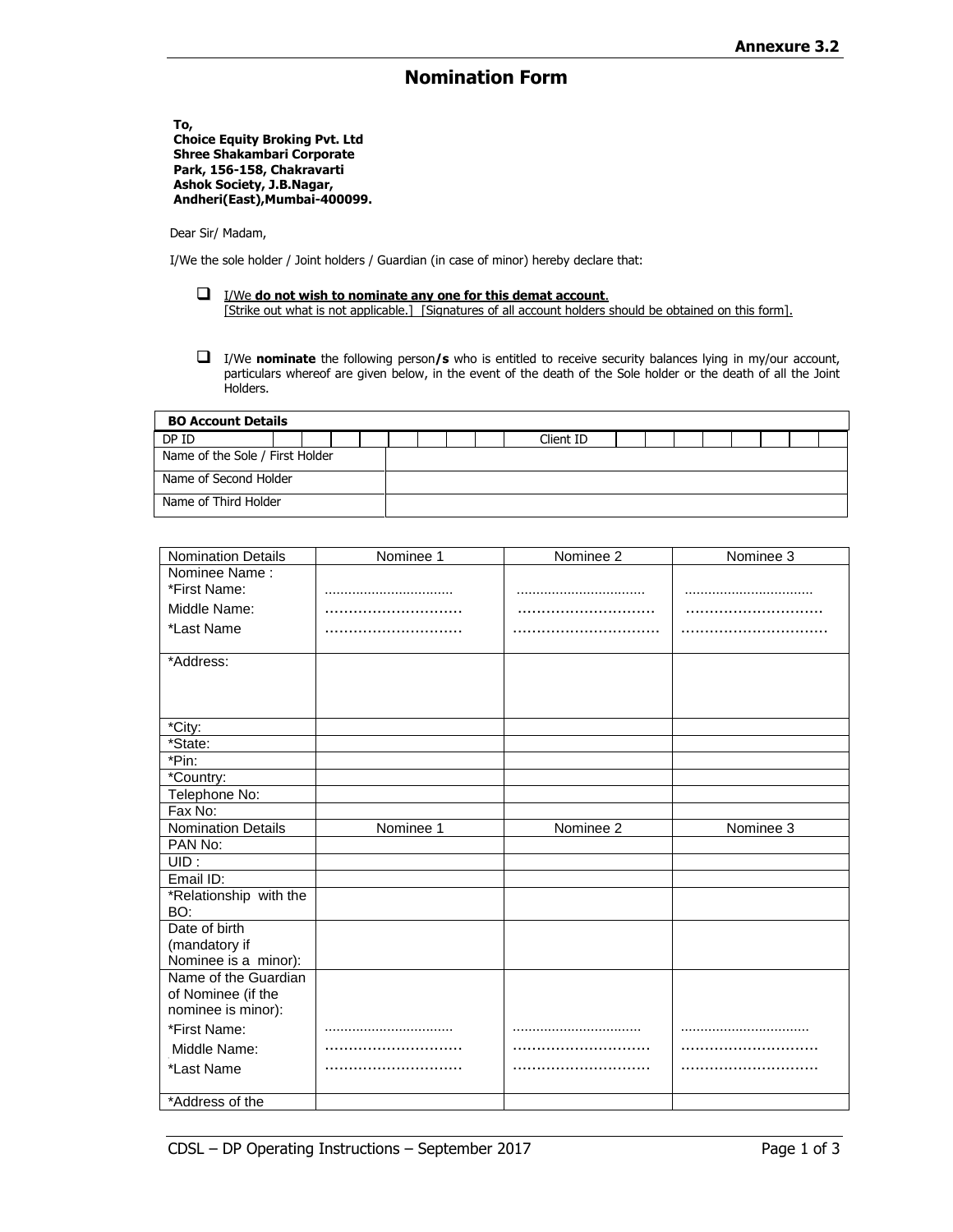| Guardian of nominee:  |  |  |
|-----------------------|--|--|
|                       |  |  |
|                       |  |  |
|                       |  |  |
|                       |  |  |
| *City:                |  |  |
| *State:               |  |  |
| *Country:             |  |  |
| *Pin:                 |  |  |
| Age                   |  |  |
| Telephone:            |  |  |
| Fax No:               |  |  |
| Email ID:             |  |  |
| *Relationship of the  |  |  |
| Guardian with the     |  |  |
| Nominee:              |  |  |
| *Percentage of        |  |  |
| allocation of         |  |  |
| securities:           |  |  |
| *Residual Securities  |  |  |
| [please tick any one  |  |  |
| nominee.              |  |  |
| If tick not marked    |  |  |
| default will be first |  |  |
| nominee]:             |  |  |

**Note :** Residual securities: incase of multiple nominees, please choose any one nominee who will be credited with residual securities remaining after distribution of securities as per percentage of allocation. If you fail to choose one such nominee, then the first nominee will be marked as nominee entitled for residual shares, if any.

## **\* Marked is Mandatory field**

This nomination shall supersede any prior nomination made by me / us and also any testamentary document executed by me / us.

Place: \_\_\_\_\_\_\_\_\_\_\_\_\_\_\_\_\_\_\_\_\_\_\_\_\_\_\_ Date: \_\_\_\_\_\_\_\_\_\_\_\_\_\_\_\_\_\_\_\_

|           | <b>First/Sole Holder</b> | <b>Second Holder</b> | <b>Third Holder</b> |
|-----------|--------------------------|----------------------|---------------------|
| Name      |                          |                      |                     |
| Signature |                          |                      |                     |

Note: **One witness** shall attest signature/ Thumb impression.

| Details of the Witness |                      |  |  |  |  |  |  |  |  |  |
|------------------------|----------------------|--|--|--|--|--|--|--|--|--|
|                        | <b>First Witness</b> |  |  |  |  |  |  |  |  |  |
| Names of Witness       |                      |  |  |  |  |  |  |  |  |  |
| Address of Witness     |                      |  |  |  |  |  |  |  |  |  |
| Signature of Witness   |                      |  |  |  |  |  |  |  |  |  |